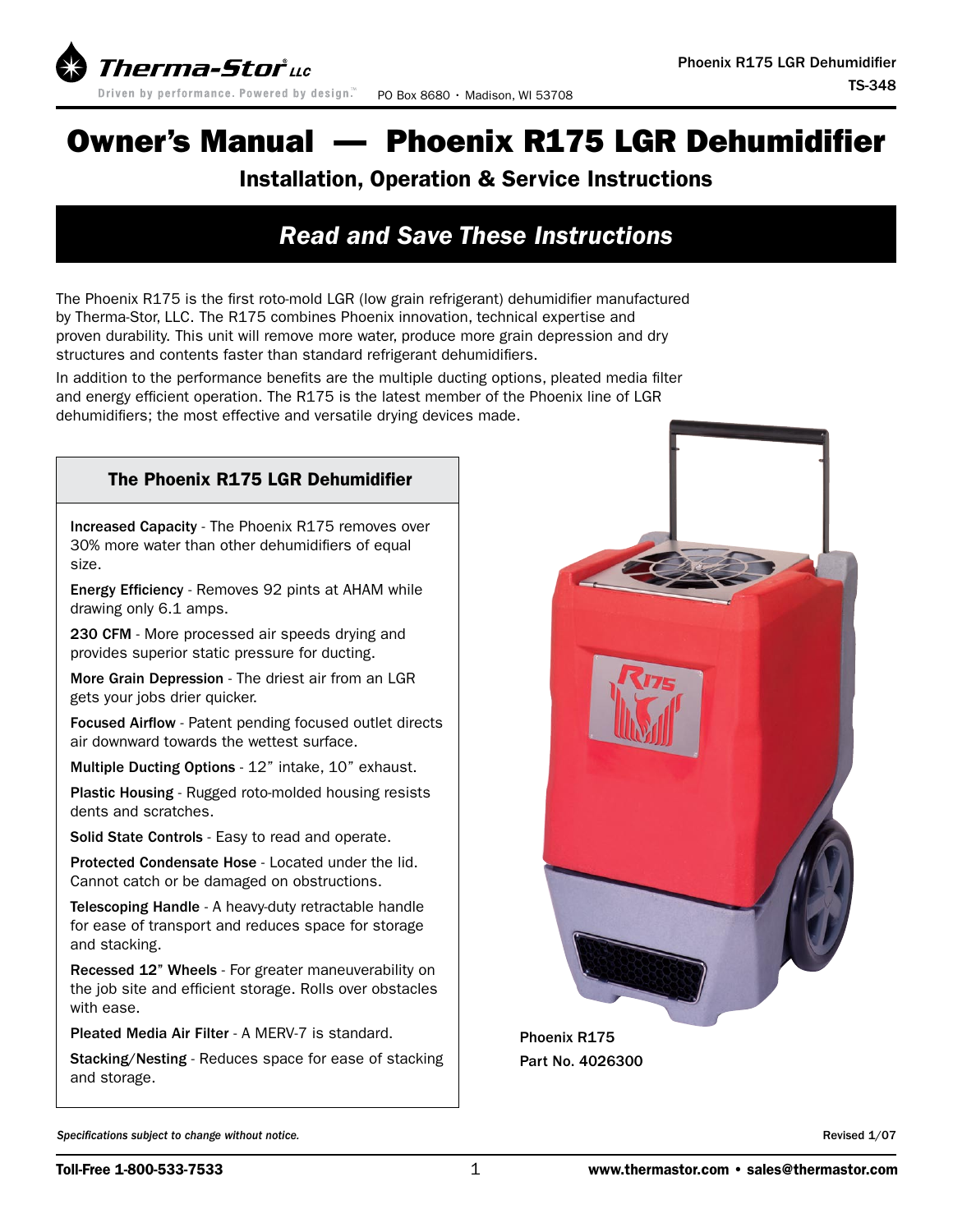#### Table of Contents

| 1.           |  |  |  |
|--------------|--|--|--|
| 2.           |  |  |  |
| 3.           |  |  |  |
|              |  |  |  |
|              |  |  |  |
|              |  |  |  |
|              |  |  |  |
|              |  |  |  |
|              |  |  |  |
|              |  |  |  |
|              |  |  |  |
|              |  |  |  |
|              |  |  |  |
| $\mathbf{A}$ |  |  |  |
|              |  |  |  |
|              |  |  |  |
| 5.           |  |  |  |
|              |  |  |  |
|              |  |  |  |
|              |  |  |  |
|              |  |  |  |
|              |  |  |  |
|              |  |  |  |
| 6.           |  |  |  |
|              |  |  |  |
| 7.           |  |  |  |
| 8.           |  |  |  |

Read the operation and maintenance instructions carefully before using this unit. Proper adherence to these instructions is essential to obtain maximum benefit from your Phoenix R175 dehumidifier.

# AWARNING

- $\cdot$  It is designed to be used INDOORS ONLY.
- If used in a wet area, plug it into a GROUND FAULT INTERRUPTER.
- DO NOT use the Phoenix R175 as a bench or table.
- It must always be used in the upright position.

# 1 Safety Certifications

The Phoenix R175 conforms to standards ANSI/UL 474 and CSA C22.2 No.92.

# 2 Specifications

| Part No.                  | 4026300                                                                                                          |
|---------------------------|------------------------------------------------------------------------------------------------------------------|
| <b>Power</b>              | 6.1 amps, 110-120 VAC, Grounded                                                                                  |
| Water<br>Removal          | 92 pints/day @ AHAM (80°F, 60%)<br>21 gal/day maximum $@$ saturation                                             |
| <b>Blower</b>             | 230 CFM without external ducting<br>210 CFM @ .15 IWG external static                                            |
| Refrigerant<br>Charge     | 1 lb, 10 oz. R-22                                                                                                |
| <b>Operating</b><br>Range | 33°F to 105°F                                                                                                    |
| Filters:                  | 12" x 12" x 1" Pleated Media MERV-7                                                                              |
| Duct<br><b>Options</b>    | Intake - 12" Flex-Duct<br>Supply – 10" Lay-Flat                                                                  |
| Warranty                  | Five years;<br>1st year 100% of Parts and Labor<br>2nd-5th year 100% of Parts of sealed<br>refrigeration system. |
| <b>Dimensions</b>         |                                                                                                                  |

|        | Unit      | <b>Shipping</b> |
|--------|-----------|-----------------|
| Width  | 20"       | 24"             |
| Height | 33.5"     | 45.25"          |
| Depth  | 20"       | 25.5"           |
| Weight | $105$ lbs | $110$ lbs       |

Place dehumidifier inside structure, place condensate hose into a drain, or a very large container, and turn on. To decrease drying times, make sure all windows and doors are closed to the outside and seal off the wet area from

# W

## 3.1 Transporting

any unaffected areas.

3 Operation

The Phoenix R175 features a highimpact roto-molded housing which protects the unit airways, and while

loading into vehicles. The unit was designed to make it easy to stack two high. The wheels of the top unit 'nest' in the indentations of the bottom unit to provide stability. It is recommended the units are properly secured for transport. The Phoenix R175 must always be upright when transported by vehicle. It may be tipped onto its handle and back for loading and moving by hand.

Figure 1: Stacked Phoenix R175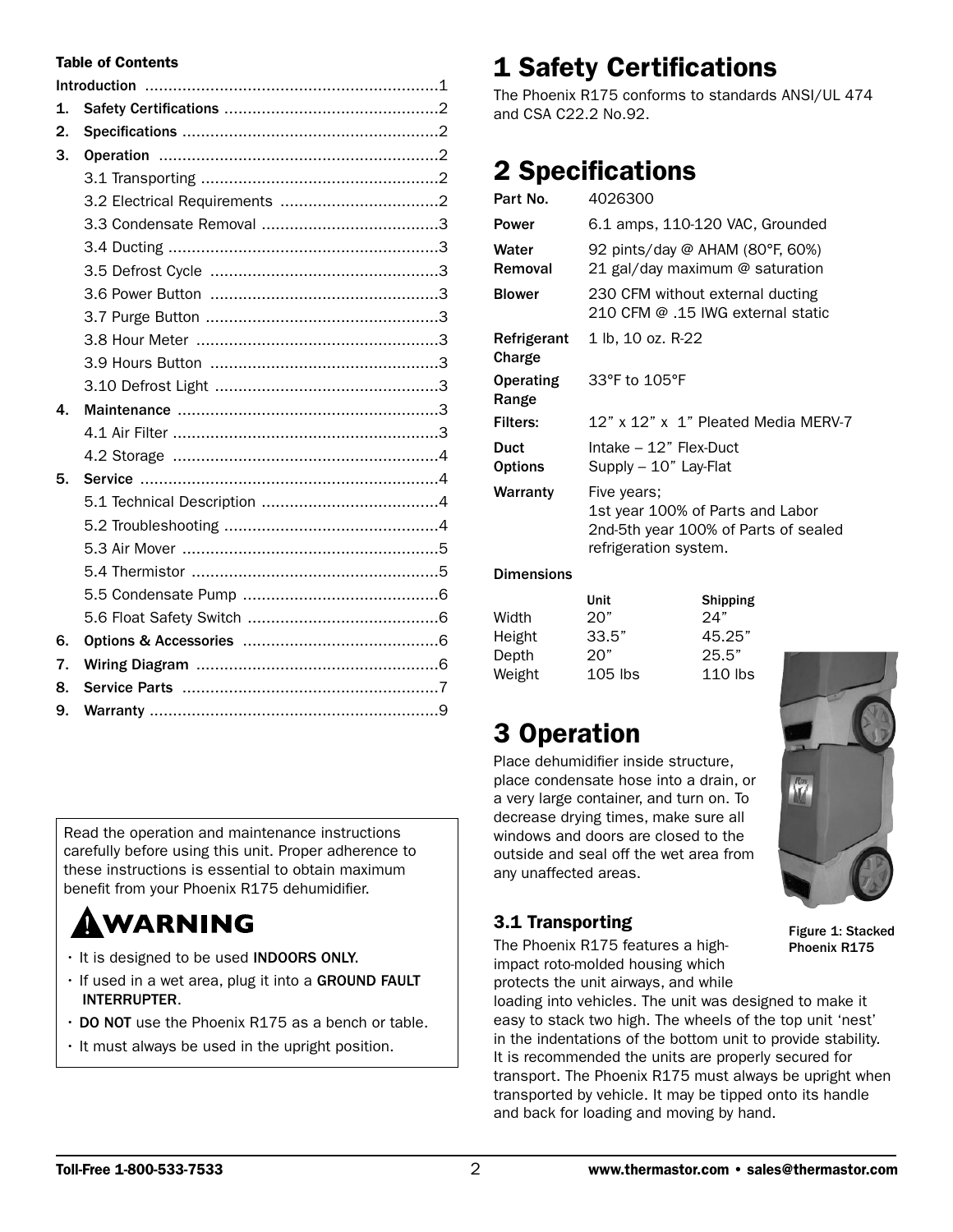## 3.2 Electrical Requirements

The Phoenix R175 plugs into a common grounded outlet on a 15 amp circuit. It draws 6.1 amps at 80°F, 60% RH. If used in a wet area, a ground fault interrupter (GFI) is required. If an extension cord is required, it must have a minimum of 14 gauge conductors if 25 feet long or less and 12 gauge conductors if greater than 25 feet long.

## 3.3 Condensate Removal

The Phoenix R175 is equipped with an internal condensate pump to remove the water that is condensed during dehumidification. This allows the condensate to be pumped 20 feet with the attached hose. If the condensate must be pumped more than 20 feet above the unit, a second pump must be added to relay the condensate. The condensate pump automatically purges for 20 seconds every four minutes. Use the PURGE button to manually remove condensation.

## 3.4 Ducting

A wire duct collar is supplied to allow 10" lay-flat duct to be attached to the Phoenix R175 outlet. Lay-flat plastic ducting is available; see accessories table page 6. To attach ducting to the wire duct collar, put the plastic duct end through the collar center and roll the duct end outward so that it overlaps the outside of the collar. The duct and collar may then be quickly attached to the Phoenix R175 by snapping the collar over the four exhaust tabs.

## 3.5 Defrost Cycle

If the low side refrigerant temperature drops due to excessive frost formation on the evaporator coil and below the temperature set point, the thermistor activates the solidstate control and defrost light. The compressor is cycled off and on by the thermistor temperature measurement. The air mover will continue to run, causing air to flow through the evaporator coil and melt the ice when the compressor is off. When the air temperature and/or humidity increases, the evaporator temperature will rise and the thermistor will end the defrost cycle at the temperature set point.



Figure 2: Phoenix R175 control board.

## 3.6 POWER Button

Press the POWER button to turn the dehumidifier on or off. When starting the dehumidifier the display will show the accumulated hours. Press the POWER button again to turn the dehumidifier off. The display will also power off.

#### 3.7 PURGE Button

During normal operation the pump automatically cycles every four minutes. Press the PURGE button to remove condensate manually from the reservoir. There are several ways to manually remove water from the reservoir:

- 1. Press the PURGE button once and the pump will run for 20 seconds
- 2. Press and hold the PURGE button and the pump will run for up to 30 seconds
- 3. Press the PURGE button while the dehumidifier is powered off and the pump will run for 30 seconds.

Always manually purge the water reservoir before transport or storage. Turn off the power and allow the plugged in dehumidifier to rest 15 minutes before the final purge.

## 3.8 Hour Meter

The digital hour meter displays the cumulative time the dehumidifier has been turned on to the tenth of an hour. The total hours measured is stored when the unit is unplugged. The previous total will be displayed the next time the unit is turned on.

## 3.9 HOURS Button

Press the HOURS button when the dehumidifier cannot be plugged in and the hour meter needs to be read. The digital hour meter will display the last saved cumulative time for ten seconds.

## 3.10 DEFROST Light

The DEFROST light turns on when the unit is in defrost cycle and indicates when the compressor is off.

# 4 Maintenance

## 4.1 Air Filter

The Phoenix R175 is equipped with a pleated media air filter that must be checked regularly. The standard filter is a MERV-7 high efficiency filter. Operating the unit with a dirty filter will reduce the dehumidifier's capacity and efficiency and may cause the compressor to cycle off and on unnecessarily. The filter can generally be vacuumed clean several times before needing replacement. Replacement filters can be ordered from the manufacturer or purchased locally if available.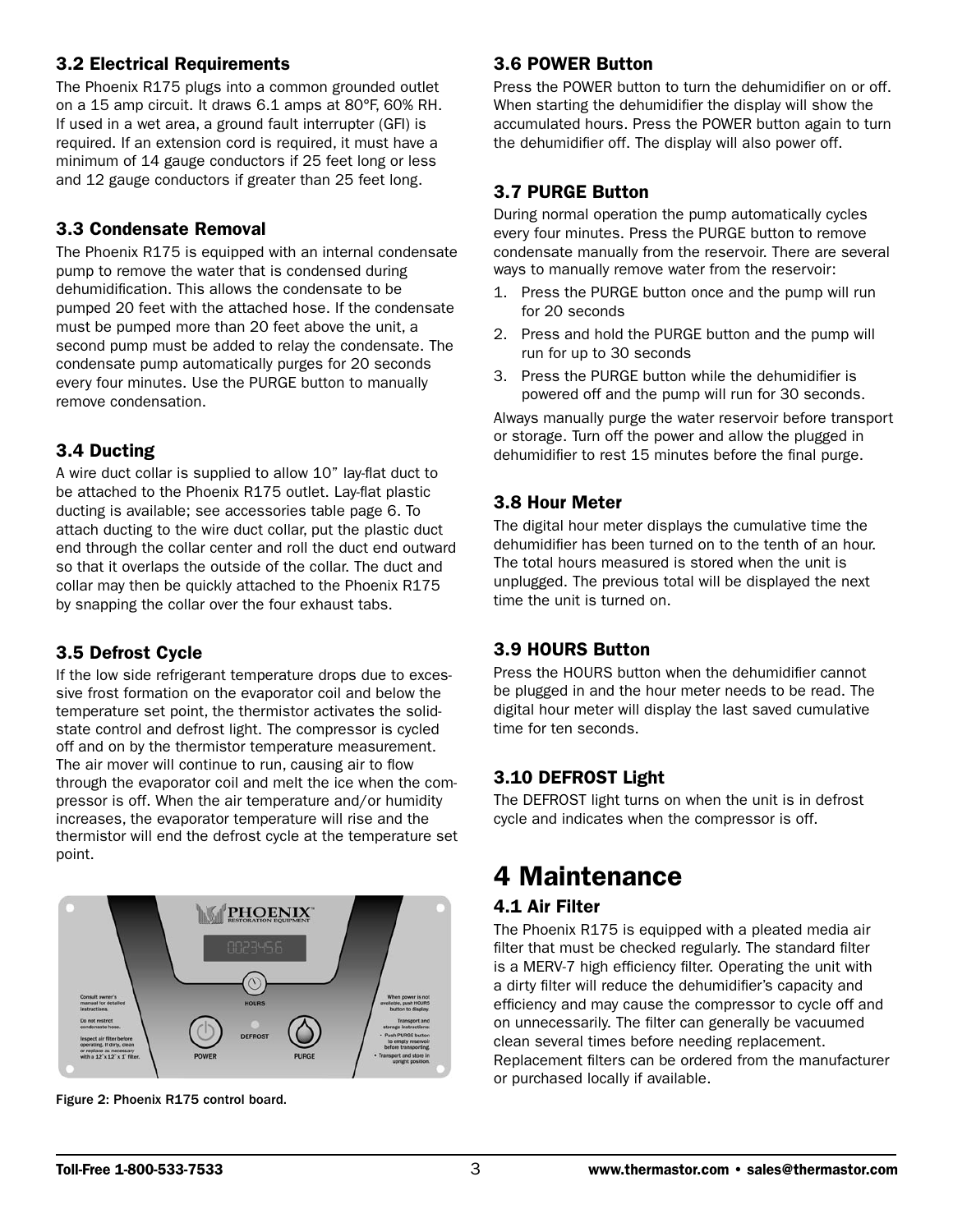# **IMPORTANT**

*IMPORTANT: DO NOT operate the unit without the filter or with a less effective filter as the heat exchanger and coils inside the unit could become clogged and require disassembly to clean.*

## 4.2 Storage

There are two issues to consider when the Phoenix R175 is stored between uses and both pertain to the water trapped in the unit: damage caused by freezing or biological growth. The effect of the trapped water can be greatly reduced if precautions are taken to remove as much as possible before storage.

- 1. Use the pump PURGE button to reduce the water level in the reservoir
- 2. Walk out the hose to drain it completely

In order to reduce biological growth flush the unit with a biofungicide that is approved for use with copper, aluminum, polyethylene and ABS. To flush:

- 1. Run the hose to a drain
- 2. Plug in the unit but do not turn it on
- 3. Remove the air filter. Slowly pour a pint of the chemical through the top so that it drains into the heat exchanger
- 4. Use PURGE button to remove chemicals in reservoir. Run PURGE until hose runs dry
- 5. Walk out hose to drain completely
- 6. Replace air filter

# 5 Service AWARNING

*WARNING: Servicing the Phoenix R175 with its high pressure refrigerant system and high voltage circuitry presents a health hazard which could result in death, serious bodily injury, and/or property damage. Only qualified service people should service this unit.* 

# **CAUTION**

*CAUTION: Do not operate unit without the front housing in place.*

## 5.1 Technical Description

The Phoenix R175 uses a refrigeration system similar to an air conditioner's to remove heat and moisture from incoming air and to add heat to the air that is discharged.

Hot, high pressure refrigerant gas is routed from the compressor to the condenser coil. The refrigerant is cooled and condensed by giving up its heat to the air that is about to be discharged from the unit. The refrigerant liquid then passes through a filter/drier and capillary tubing which

cause the refrigerant pressure and temperature to drop. It next enters the evaporator coil where it absorbs heat from the incoming air and evaporates.

The evaporator operates in a flooded condition, which means that all the evaporator tubes contain liquid refrigerant during normal operation. A flooded evaporator should maintain constant pressure and temperature across the entire coil, from inlet to outlet.

The mixture of gas and liquid refrigerant enter the accumulator after leaving the evaporator coil. The accumulator prevents any liquid refrigerant from reaching the compressor. The compressor evacuates the cool refrigerant gas from the accumulator and compresses it to a high pressure and temperature to repeat the process.



Figure 3: Refrigeration system

## 5.2 Troubleshooting

No dehumidification, neither hour meter display nor compressor run and POWER button does not turn ON.

- 1. Unit unplugged or no power to outlet
- 2. Defective control board
- 3. Loose connection in internal wiring

No dehumidification, neither hour meter display nor compressor run with POWER button ON.

- 1. Defective control board
- 2. Loose connection in internal wiring

#### Some dehumidification, air mover runs continuously but compressor only runs sporadically.

- 1. Unit is in defrost cycle, DEFROST light on
- 2. Defrost thermistor defective or loose
- 3. Loose connection in compressor circuit
- 4. Defective compressor overload
- 5. Defective compressor
- 6. Defective relay
- 7. Upper housing is not sealed to lower housing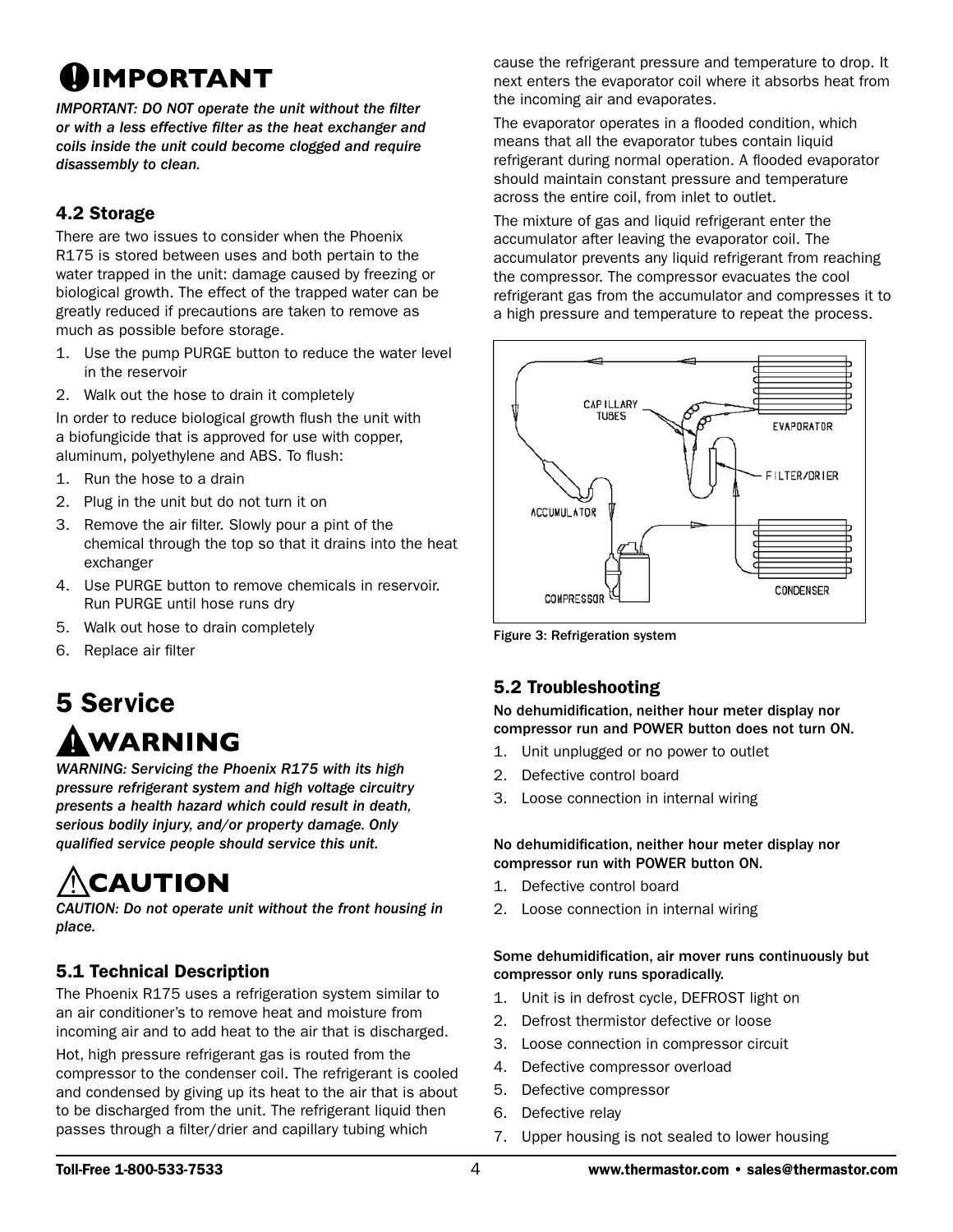#### No dehumidification, air mover runs but compressor does not.

- 1. Bad connection in compressor circuit
- 2. Safety float switch closed, check pump reservoir
- 3. Defective compressor capacitor
- 4. Defective compressor overload
- 5. Defective compressor
- 6. Defective control board

#### Air mover does not run. Compressor runs briefly but cycles on and off.

- 1. Loose connection in blower circuit
- 2. Obstruction prevents impeller rotation
- 3. Defective air mover

#### Unit removes some water but not as much as expected.

- 1. Air temperature and/or humidity have dropped
- 2. Humidity meter and/or thermometer used are out of calibration
- 3. Unit has entered defrost cycle
- 4. Air filter dirty
- 5. Defective defrost thermistor
- 6. Low refrigerant charge
- 7. Air leak such as loose cover
- 8. Defective compressor
- 9. Restrictive exhaust or inlet ducting

#### Unit runs but does not pump water.

- 1. Hose kinked or plugged
- 2. Pump motor defective
- 3. Pump check valve plugged
- 4. Bad connection in pump circuit
- 5. Hose disconnected internally
- 6. Defective control board (pump phase)

#### Unit pumps water automatically but not when PURGE button is pushed.

- 1. Bad connection in PURGE button circuit
- 2. Defective control board

#### Evaporator coil frosted continuously, low dehumidifying capacity.

- 1. Defrost thermistor loose or defective
- 2. Low refrigerant charge
- 3. Dirty air filter or restricted air flow
- 4. Upper housing is not sealed to lower housing

#### Compressor runs with POWER button OFF.

- 1. Defective relay
- 2. Defective control board
- 3. Upper housing not sealed to tower

#### No hour meter display when the HOURS button is pressed.

- 1. Unit is plugged in
- 2. Battery charge is low. Replace battery
- 3. Defective control board

#### 5.3 Air Mover

The motorized impeller has a PSC motor and internal thermal overload protection. If defective, the complete assembly must be replaced.

- 1. Unplug power cord
- 2. Remove the four screws attaching the bottom plate to the lower housing
- 3. Disconnect the impeller leads
- 4. Remove the four screws holding the impeller to the bottom plate
- 5. Reassemble the new impeller using the above procedure in reverse

## 5.4 Thermistor

The defrost thermistor is attached to the refrigerant suction line between the accumulator and the evaporator.



to the refrigerant line.

To replace thermistor:

- 1. Unplug the dehumidifier
- 2. Remove the front housing
- 3. Cut cable ties and remove aluminum tape.
- 4. Remove control panel
- 5. Unthread thermistor from control housing grommet
- 6. Detach thermistor from control board jumper, J1
- 7. Reassemble thermistor and dehumidifier using the above procedure in reverse



Figure 5: Picture of pump and reservoir.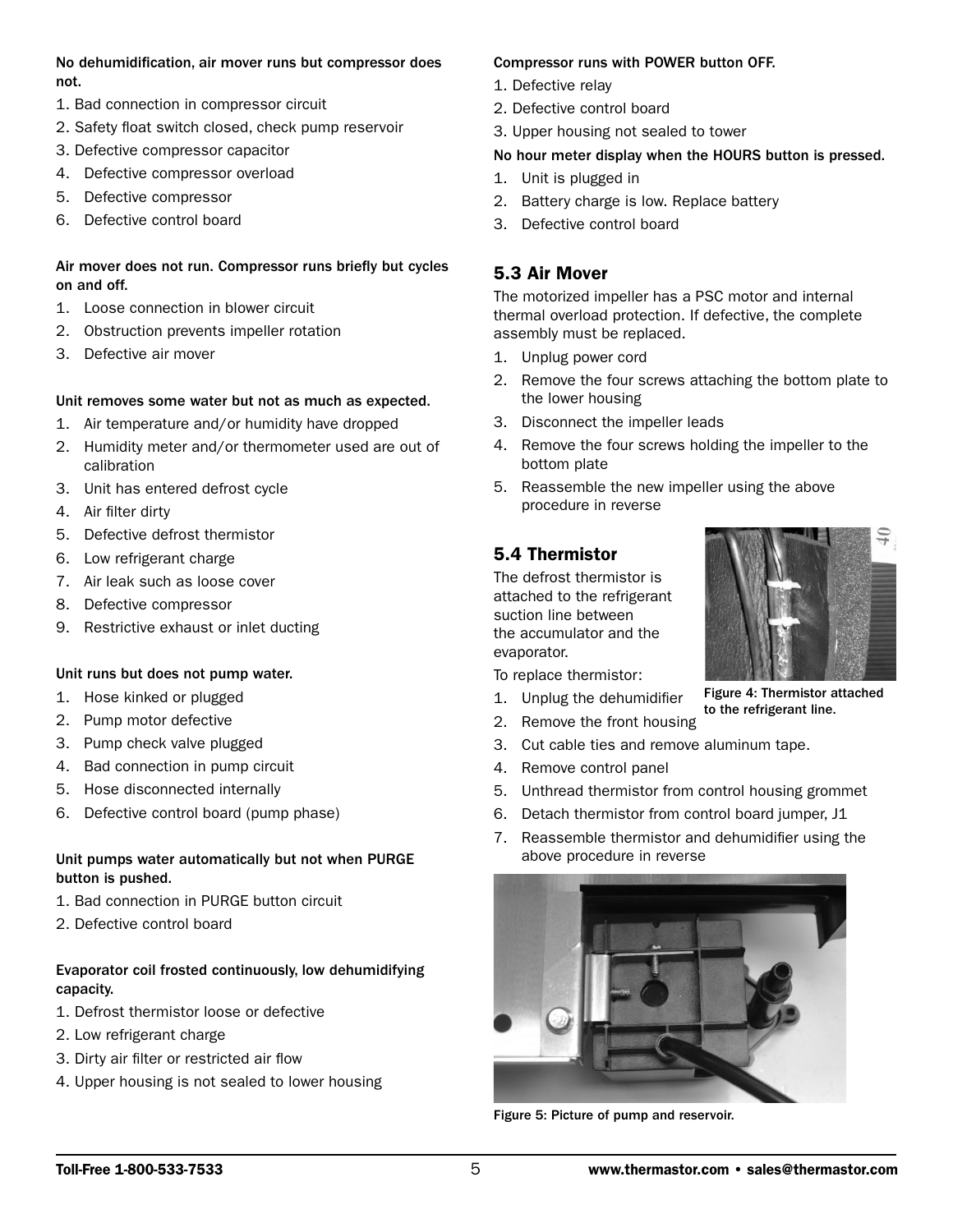## 5.5 Condensate Pump

The internal condensate pump removes water that collects in the reservoir.

To replace the condensate pump:

- 1. Unplug the unit
- 2. Remove the front housing
- 3. Unplug the pump wires from the wire harness
- 4. Remove the condensate hose and the one screw attaching the pump bracket to the compressor support
- 5. Replace the pump, hose, wiring, bolts, and housing in the reverse order

#### 5.6 Float Safety Switch

The float safety switch activates when the water rises too high in the condensate reservoir. The float safety switch turns off the compressor until the water level lowers and disengages the switch.



Figure 6: Picture of the float safety switch

To replace the float safety switch

- 1. Unplug the dehumidifier
- 2. Remove the front housing
- 3. Unplug the float safety switch wires from the wire harness
- 4. Remove the one screw attaching the pump and float switch bracket to the compressor support
- 5. Remove the pump from the reservoir and slide out the float switch from under the compressor support
- 6. Replace the float, pump, wiring, bolts and housing in the reverse order

## 6 Options & Accessories

| Air Filter, Pleated $12"$ x $12"$ x $1"$ MERV-11 |
|--------------------------------------------------|
|                                                  |
|                                                  |
|                                                  |
|                                                  |

To order, contact Therma-Stor LLC at 1-800-533-7533.

# 7 Wiring Diagram





Figure 7: Wiring diagram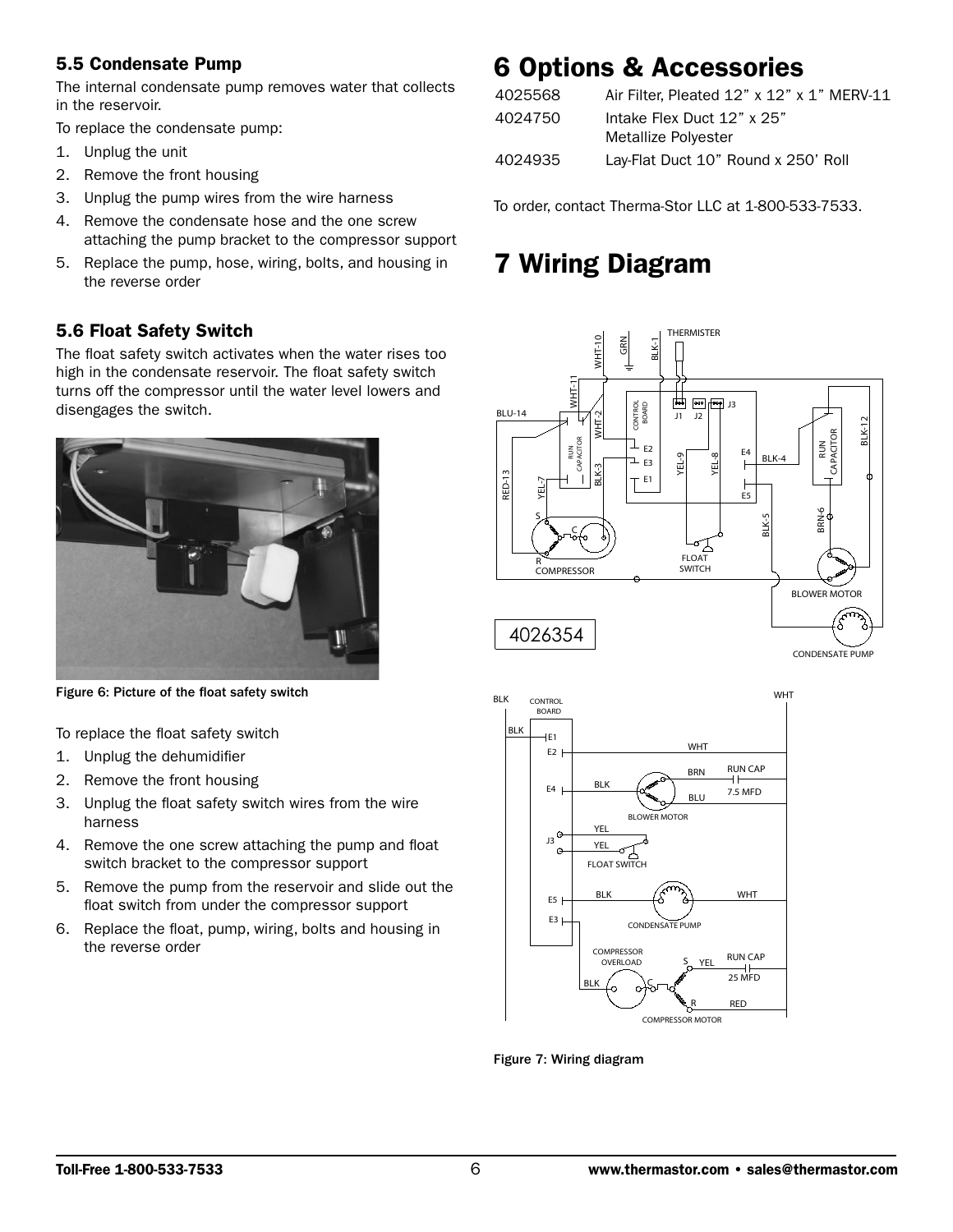# 8 Service Parts

| Item | <b>Description</b>           | Qty            | Part No. |
|------|------------------------------|----------------|----------|
| 1    | <b>Top Cover</b>             | 1              | 4026316  |
| 2    | Top Cover Latch              | $\mathbf{1}$   | 4026322  |
| 3    | Latch Backstop               | 1              | 4026323  |
| 4    | Hex Bolts, 1/4"-20 x 4" 4    | 1              | 1154019  |
| 5    | Hex Bolts, 1/4"-20 x 1.75"   | $\overline{2}$ | 1154014  |
| 6    | Handle Assembly              | 1              | 4026341  |
| 7    | Wheel, 12"                   | $\mathcal{P}$  | 4026304  |
| 8    | <b>Retaining Ring</b>        | 2              | 4026312  |
| 9    | Control Interface            | 1              | 4026601  |
| 10   | Filter, 12" x 12" x 1"       | 1              | 4026315  |
| 11   | Hose $(1/4"$ ID x 33' long)  | 1              | 4024916  |
| 12   | Coupling Body, 1/4" Tube     | $\mathbf{1}$   | 4026306  |
| 13   | Coupling Insert, 3/8" Tube   | 1              | 4026307  |
| 14   | Cord                         | 1              | 4025078  |
| 15   | <b>Control Board</b>         | 1              | 4026326  |
| 16   | Capacitor, Compressor, 25 µF | $\mathbf{1}$   | 4024912  |
| 17   | Capacitor, Impeller, 7.5 µF  | 1              | 4024548  |
| 18   | Thermistor                   | 1              | 4026602  |
| 19   | Battery, 9.0 V               | $\mathbf{1}$   | 1912500  |

| <b>Description</b>         | Qtv | Part No. |
|----------------------------|-----|----------|
| Compressor                 | 1   | 4023648  |
| <b>Evaporator Coil</b>     | 1   | 4026343  |
| Condenser Coil             | 1   | 4026345  |
| Accumulator                | 1   | 4026357  |
| Condensate Pump            | 1   | 4026333  |
| <b>Float Safety Switch</b> | 1   | 4026339  |
| Impeller, Air Mover        | 1   | 4026360  |
| <b>Fxhaust Grill</b>       | 1   | 4026308  |
| Wire Duct Collar           | 1   | 4026309  |
| Impeller Plate Bolt        | 4   | 1154006  |

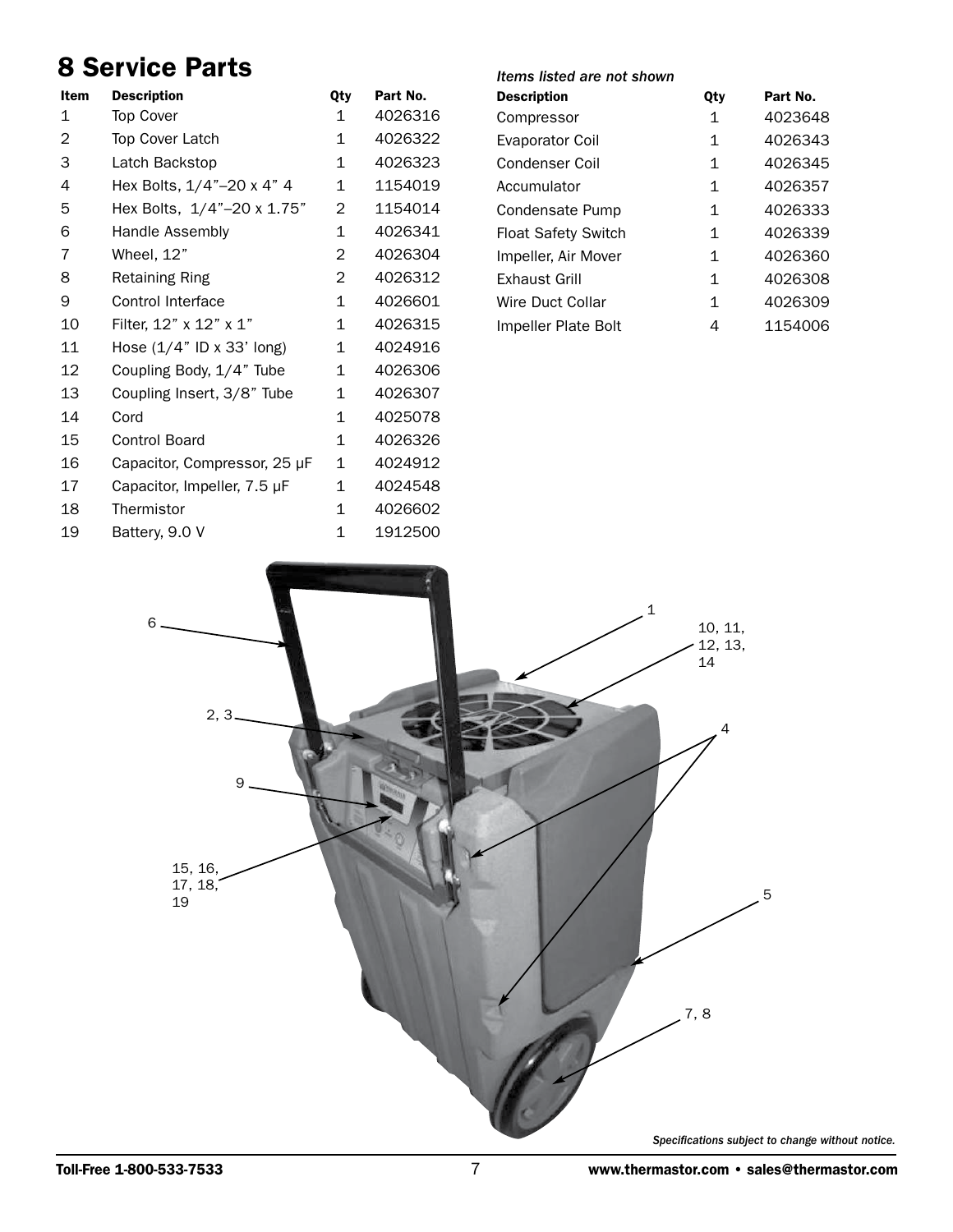This page intentionally left blank.